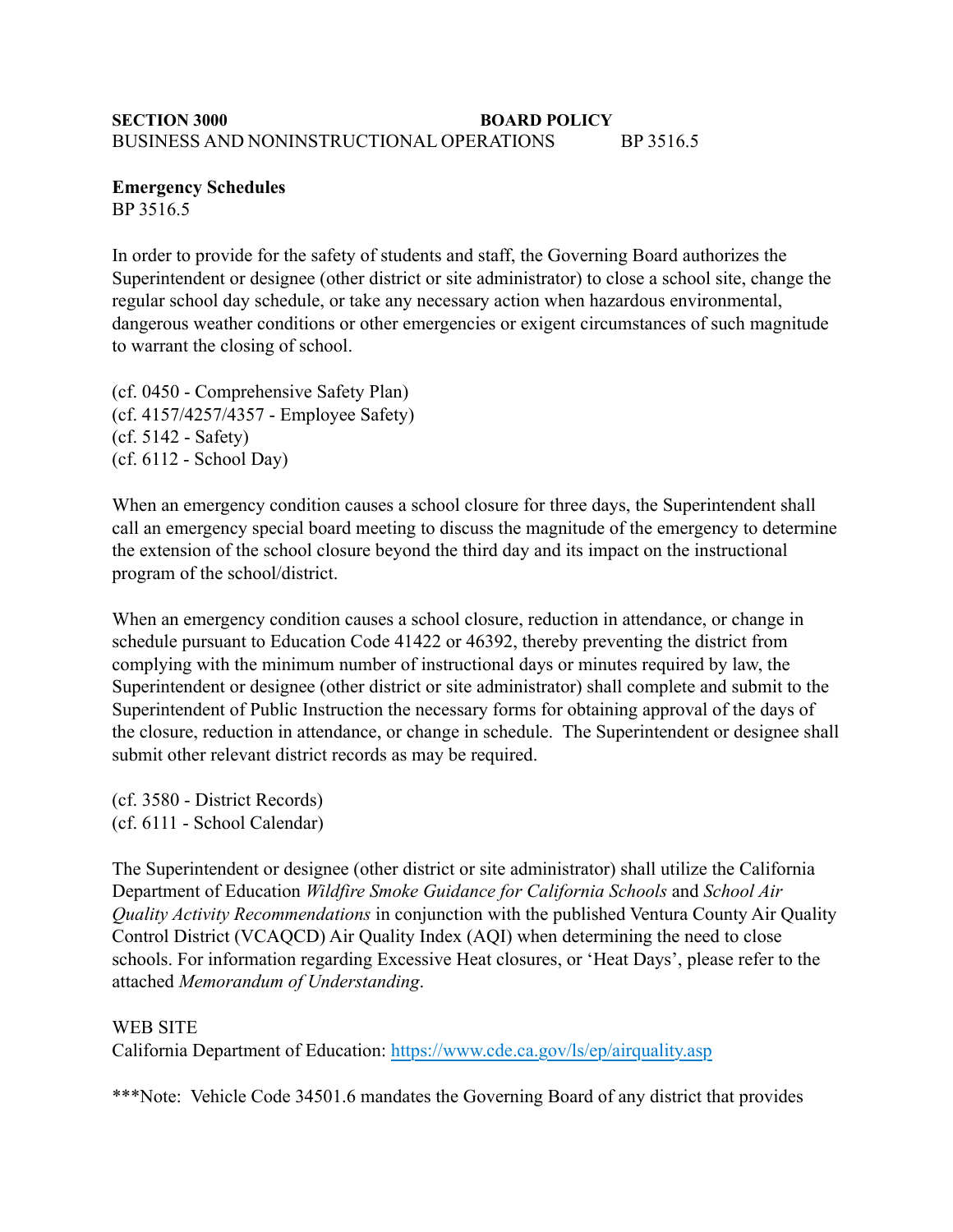student transportation to adopt procedures that limit the home-to-school operation of school buses when atmospheric conditions reduce visibility to 200 feet or less; see AR 3543 Transportation Safety and Emergencies for language implementing this mandate. The following optional paragraph may be revised to reflect district practice. \*\*\*

The Superintendent or designee (other district or site administrator) shall establish a system for informing students and parents/guardians when school buses are not operating as scheduled, the school day schedule is changed, or the school is closed. The district's notification system shall include, but is not limited to, notifying local television and radio stations, posting on district web site(s), sending email and text messages, and/or making telephone calls.

(cf. 1112 - Media Relations) (cf. 1113 - District and School Web Sites) (cf. 3542 - School Bus Drivers) (cf. 3543 - Transportation Safety and Emergencies)

Whenever the school day schedule changes after students have arrived at school, the Superintendent or designee (other district or site administrator) shall ensure that students are supervised in accordance with the procedures specified in the district's emergency and disaster preparedness plan.

(cf. 3516 - Emergencies and Disaster Preparedness Plan)

The Superintendent or designee (other district or site administrator) may provide a means to make up lost instructional time later during the year. Such planning for the make-up of lost instructional time later during the year shall include community stakeholders and union partners. Students and parents/guardians shall receive timely advanced notice (by 6:00 p.m. the previous evening if possible) of any resulting changes in the school calendar or school day schedule.

This policy will be reviewed and updated every 2 years.

Legal Reference: EDUCATION CODE 41420 Required length of school term 41422 Schools not maintained for 175 days 46010 Total days of attendance 46100-46192 Attendance; maximum credit; minimum day 46390 Calculation of ADA in emergency 46391 Lost or destroyed ADA records 46392 Decreased attendance in emergency situation VEHICLE CODE 34501.6 School buses; reduced visibility

Management Resources: